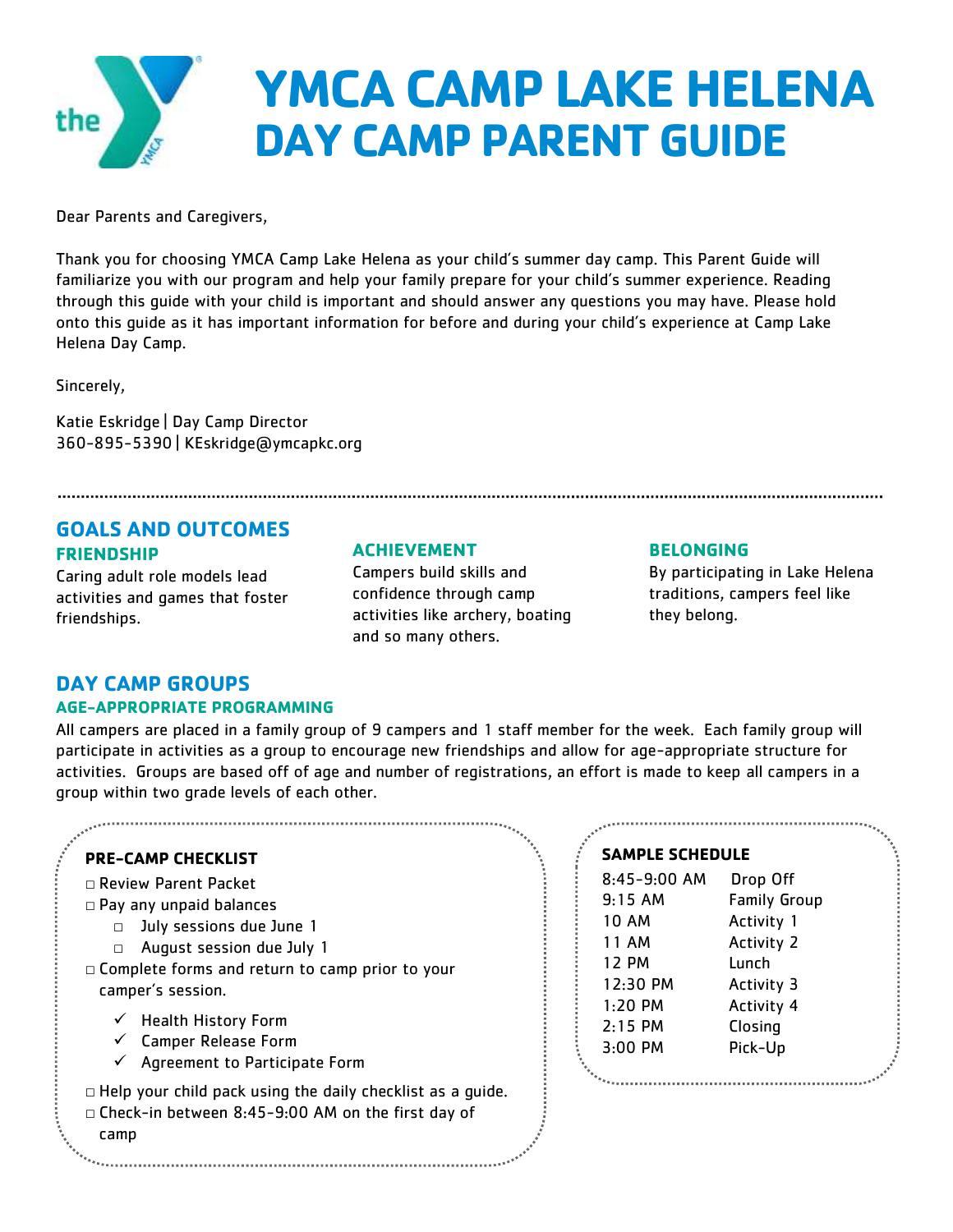# **PLANNING FOR YOUR WEEK OF DAY CAMP**

# **DAILY CHECKLIST**

- □ **Sack Lunch** (No nut products, please) □ Closed-toed shoe No flip flops or sandals
- $\square$  Sunscreen and hat  $\square$  Water shoes for swimming/boating (No flip flops)
- 

□ Small Backpack

- $\Box$  Swimsuit and towel  $\Box$  Weather appropriate jacket
- 
- $\Box$  Water bottle  $\Box$  Plastic bag for wet items
	-
- 

 $\Box$  Inexpensive white cotton shirt for tie dye (Tuesday or Wednesday). White Lake Helena t-shirt are available for purchase for \$10.

\*Please mark all clothing and equipment with the camper's full name.

The following items are not allowed at camp: money, I-pods, MP3 players, video games, cell phones, snacks containing nuts, chewing gum, makeup, knives, pets, fireworks, aerosol sprays and weapons of any

kind. 

## **ARRIVAL AND DEPARTURE**

The day camp program hours are 9:00 AM to 3:00 PM each day. We ask that all campers are present for these hours. Day camp drop-off is from 8:45 – 9:00 AM, and pick-up is from 3:00-3:15PM.

If you have a day when you need to pick up your child before 3:00 PM, please inform the day camp staff in writing. If you need to pick up your camper early, please plan on picking him/her up prior to 2:30 pm, as our staff are busy with closing ceremonies during the last half hour of camp. Our staff will make arrangements to have your child ready to pick up at the camp office at the time you request. Children must be accompanied by an adult when they arrive and leave the day camp program. You must sign your child in and out daily. For the safety of your child, only you or the other adults you designate in writing on the release form may pick up your child. Please be prepared daily with photo identification.

## **FAMILY OPEN HOUSE | FRIDAY, AUGUST 12 FROM 3:30 – 4:30 PM**

Day Camp families are invited to join us for a family open house on Friday, August 12. The open house will include a tour of camp and campfire, with camp songs performed by staff. We encourage family involvement and believe it is an important part of the day camp experience! Please RSVP by emailing keskridge@ymcapkc.org.

## **COVID-19 CAMP SAFETY INFORMATION**

We take the health and safety of our campers and staff very seriously. We ask that you monitor the health of your camper prior to coming to camp. If they, or anyone in their family, are exhibiting any of the symptoms noted above, please do not come to camp and notify the Camp Director immediately. For the safety of other campers and staff members, if the answer to any of the above questions is yes, your camper will not be allowed to come to camp.

- Have you been diagnosed with COVID-19 and have not recovered (received a negative tested result).
- Have you had symptoms of COVID-19 within the last 24 hours? Symptoms include:
	- o Cough (New cough or change in chronic cough)
	- o Shortness of breath or difficulty breathing
	- o Fever
	- o Chills
	- o Muscle pain
	- o Sore throat
- Have you had contact with a person that has or is suspected to have COVID-19 within the last 10 days?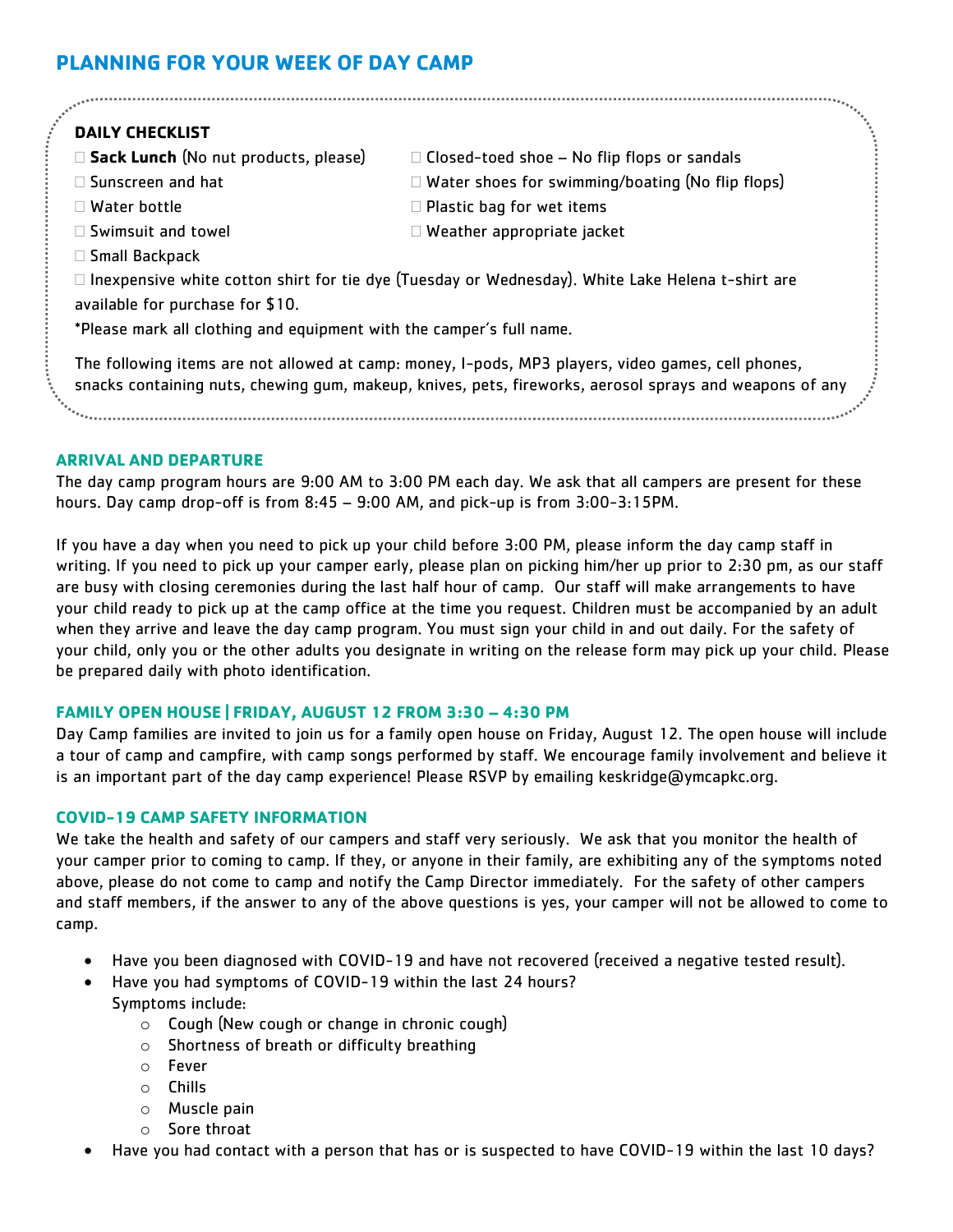# **FORMS AND HEALTH INFORMATION**

## **HEALTH HISTORY AND CAMPER RELEASE FORM**

All campers are required to have a completed health history form. Please complete the online form prior to your camper's session.

## **INSURANCE**

You, as the parent or guardian, are responsible for any medical costs incurred as a result of injury or illness while your child is at camp. Be sure to provide accurate information (carrier and policy number) regarding your health insurance on the health history form.

## **HEALTH CARE**

Our camp staff are trained in emergency first aid and CPR techniques. Emergency transportation is available from the local fire department. Should any serious accident or illness occur at camp, parents or guardians are notified immediately.

Please, if your child is ill, do not send him/her to camp. If your child is ill and cannot attend camp for the entire session, we will try to reschedule as space is available. If your child becomes ill while at camp, you will be contacted to pick him/her up. In case of injury, the day camp staff and/or health care staff will take necessary measures to ensure proper emergency care, which may include: treatment by staff for minor injuries, phoning you for your instructions, calling local emergency care providers, or transporting the camper to a doctor or emergency care facility when necessary. We will notify parents as soon as possible about any communicable diseases affecting children in the program. We report outbreaks of diseases to local health authorities. Children absent due to contagious diseases can return to the program when accompanied by a signed physician's statement indicating they are no longer contagious. Children absent due to lice may not return until there is no sign of lice. The child will be inspected for lice by the day camp staff before they can re-enter the program.

It is very important that you provide us with complete emergency contact information. In the case of any injury that requires medical attention, we will make every attempt to contact you prior to treatment. In the event you cannot be reached, we will have your written authorization (on the health history form) on file to treat an injury.

### **MEDICATIONS**

All medications must be submitted to the day camp staff. All prescription drugs and over-the-counter medications must be in their original container with a licensed physician's instructions. Please place your packaged medications in a clearly labeled sack (zip lock bags work well, with masking tape for a label) with camper's name, dosage and directions for administering. Any medications that are coming with your child to camp must be listed on the Health History form. All medications are administered by the camp directors or camp health care staff under the doctor's or parent's written orders. Non-prescription drugs must have a parent note attached. Children should not bring or administer their own medication, except where regulations and standards make exceptions for inhalers. Any unused medications will be returned at the close of the camp session. Any changes to medications or medical conditions must be communicated to camp director prior to program beginning.

# **CAMPER/PARENT EXPECTATIONS AND GUIDELINES**

### **BEHAVIOR AT CAMP**

Our staff will make every attempt to provide positive, realistic expectations, and guidelines for your child. Attending YMCA camp is a privilege that you as a parent/guardian have chosen for your child. Campers that cannot live within camp rules, or are adversely affecting the experience of other children, will be dismissed without a refund. In these rare instances, it is the responsibility of parents to pick up their child from camp.

## **FOOD AND SNACKS**

Camp will provide a snack each day usually comprised of fruit or pretzel mix (no peanuts). Please send your camper with lunch, and take care to make sure it is peanut and tree nut free (no peanut butter, please!). We ask that you discuss with your child about not sharing their lunch with others. Lunches should not contain foods that will spoil in warm weather. Day camp has no access to refrigeration or microwaves.